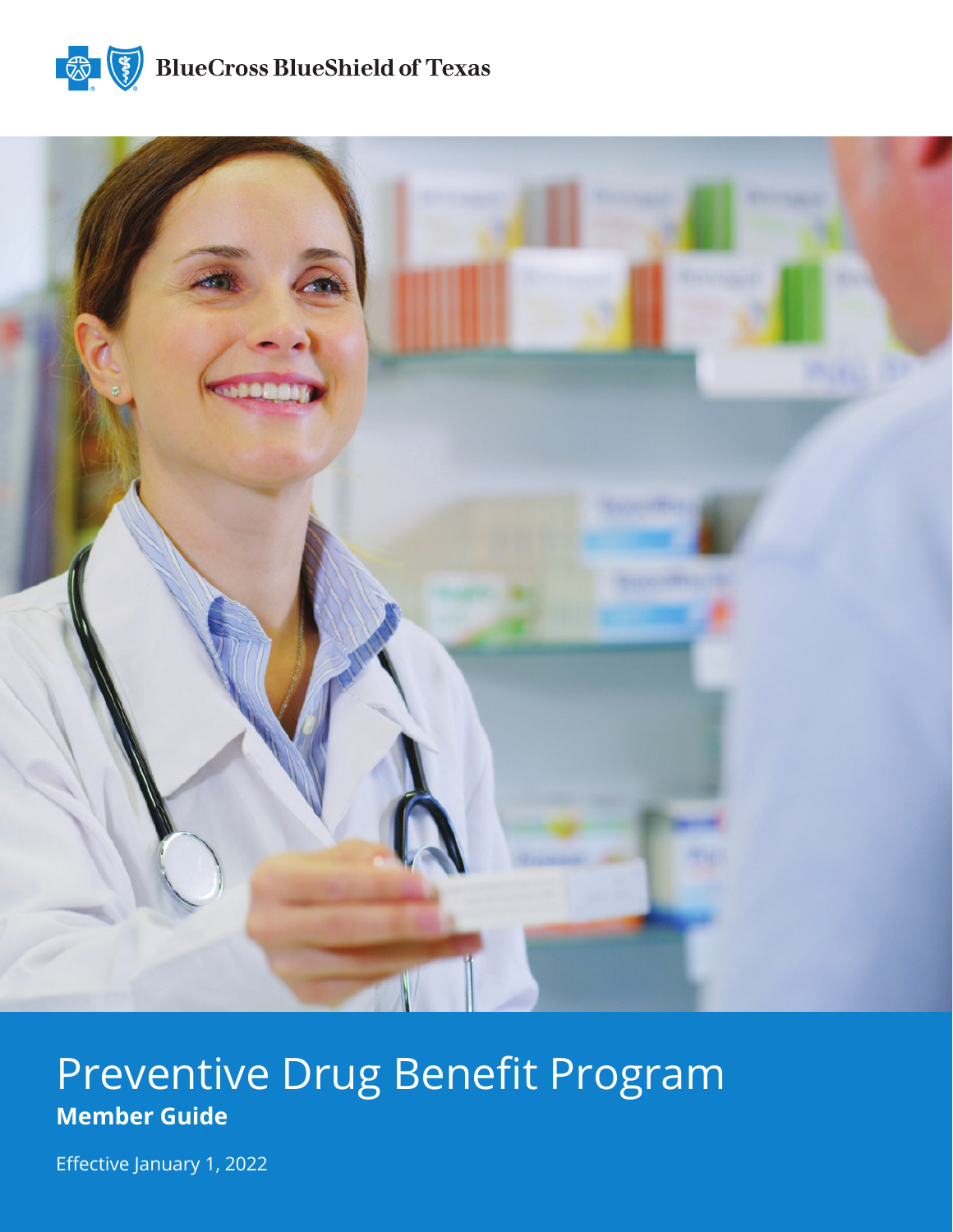# Preventive Drug Benefit Program

#### **Introduction**

Blue Cross and Blue Shield of Texas (BCBSTX) administers the preventive drug benefit for your "metallic" high deductible health plan ("HDHP"), which has been designed for use with Health Savings Accounts ("HSAs"). If you bought your health plan on your own or get health coverage through your job, your plan has this preventive drug benefit program. It includes categories of prescription drugs that are often used for preventive purposes. If your doctor has prescribed any of them to you or to your HDHP-covered dependents for preventive purposes, your HDHP may pay for the drugs at a \$0 copay before you meet your HDHP deductible.

This guide is being provided as a resource to help you manage your HDHP plan's prescription drug benefits. It includes some commonly, but not all, drugs that are prescribed for preventive purposes.

The drugs listed in this guide will be reviewed from time to time and are subject to change. Coverage of all medications is still subject to your HDHP limits, exclusions and out-of-pocket requirements (for example, your prescription drug payment levels). Coverage of some medications or drug products may be under your medical benefit. Please verify with your benefit plan if there are any additional requirements before a drug may be covered.

**IMPORTANT REMINDER: These drugs could also at times be prescribed for treatment purposes. As a result, the listing of a drug in the Guide does not mean that it will be covered by your benefit plan before your HDHP deductible is satisfied. If your doctor has prescribed a listed drug for treatment purposes (and not preventive purposes) then your plan does not provide coverage for that drug before your HDHP deductible is satisfied.**

As each individual's medical circumstances are different, and because proper classification is necessary for you to ensure you are complying with applicable HDHP tax regulations, it is important for you to confirm the purpose of the prescription with your doctor. Please call the number on your member ID card when your doctor confirms for you that they prescribed one of the listed drugs for treatment purposes so your claims can be processed correctly. **Unless you provide us with this information, claims for the drugs listed in the Guide will be processed as "preventive," and you or your doctor may be asked by us to provide medical records showing that the drug you're taking is being used for prevention. Remember, if you improperly classify the drug, it may result in adverse tax consequences so please be sure to take the confirming step to properly classify your claim.**

#### Please follow these steps to make sure you are properly classifying the purpose of your prescription:

- **1.** Find your drug in the Guide.
- **2.** Talk to your doctor about whether your drug is in fact being prescribed for preventive purposes (and not treatment purposes).
- **3.** If prescribed for treatment purposes, call the number on your member ID card to let us know.
- **4.** If prescribed for preventive purposes, there is no need to call.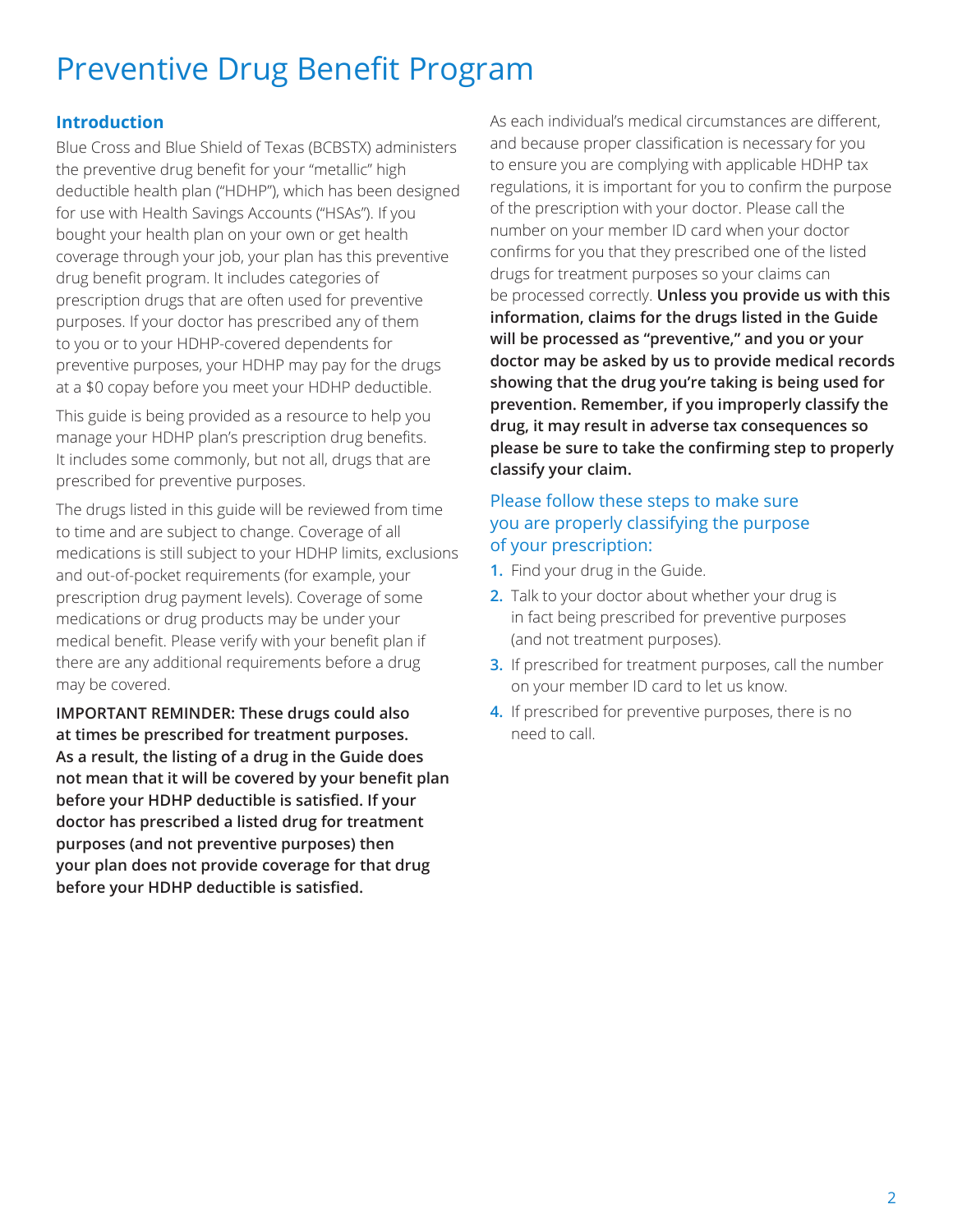The preventive drug program currently includes prescription drugs in the following categories:

- **•** Anticoagulants/antiplatelets
- **•** Depression
- **•** Diabetes medications
- **•** Diabetic supplies
- **•** High blood pressure
- **•** High cholesterol
- **•** Osteoporosis

The drugs in each category are listed alphabetically on the following pages.

- **•** Generic drugs are listed in **bold**.
- **•** Brand drugs are listed in all CAPITAL letters.
- **•** Some strengths and/or formulations may not be covered.
- **•** Brand names in parenthesis are listed for reference and are not covered under the benefit.

This drug/drug category may also be included under the Affordable Care Act (ACA) coverage of preventive services. These products have limited or \$0 member cost-sharing (copay or co-insurance), when meeting the conditions as outlined under the regulation and when you use a pharmacy or doctor in your health plan's network. Not all products covered under the ACA are shown. Coverage can vary based on your benefit plan and/or prescription drug list. Call the number on your member ID card if you have any questions and to find out what you may pay.

**REMEMBER: Just because a drug is on the preventive drug benefit list, doesn't always mean it is covered. It also doesn't mean that it may be covered by your benefit plan before your HDHP deductible is satisfied. Coverage of all medications is still subject to your plan benefits. Please see your benefit plan materials for coverage details, or call the number on your member ID card.** 

**Please be reminded that Health Savings Accounts (HSAs) have tax and legal ramifications. Blue Cross and Blue Shield of Texas does not provide legal or tax advice, and nothing herein should be construed as legal or tax advice. These materials, and any tax-related statements in them, are not intended or written to be used, and cannot be used or relied on, for the purpose of avoiding tax penalties. Tax-related statements, if any, may have been written in connection with the promotion or marketing of the transaction(s) or matter(s) addressed by these materials. You should seek advice based on your particular circumstances from an independent tax advisor regarding the tax consequences of specific health insurance plans or products.**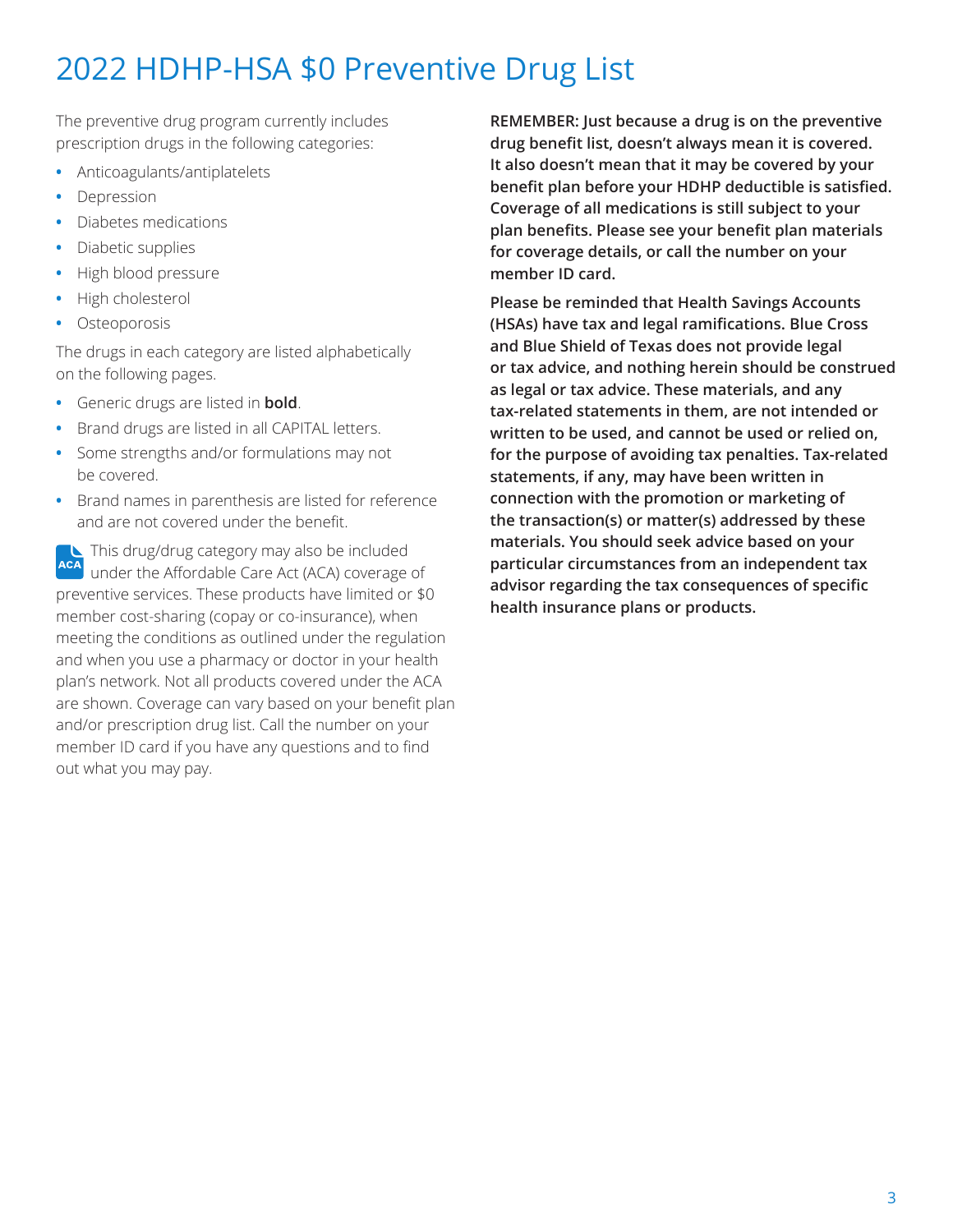### **Anticoagulants/ Antiplatelets**

**anagrelide hcl cap 0.5 mg (Agrylin), 1 mg aspirin-dipyridamole cap er 12hr 25-200 mg cilostazol tab 50 mg, 100 mg clopidogrel bisulfate tab 75 mg (Plavix), 300 mg (base equivalent) dipyridamole tab 25 mg, 50 mg, 75 mg (Persantine) prasugrel hcl tab 5 mg, 10 mg (base equivalent) (Effient) warfarin sodium tab 1 mg, 2 mg, 2.5 mg, 3 mg, 4 mg, 5 mg, 6 mg, 7.5 mg, 10 mg** 

### **Depression**

#### Selective Serotonin Reuptake Inhibitors (SSRI)

**citalopram hydrobromide oral soln 10 mg/5 mL citalopram hydrobromide tab 10 mg, 20 mg, 40 mg (base equivalent) (Celexa) escitalopram oxalate soln 5 mg/5 mL (base equivalent) escitalopram oxalate tab 5 mg, 10 mg, 20 mg (base equivalent) (Lexapro) fluoxetine hcl cap 10 mg, 20 mg, 40 mg (Prozac) fluoxetine hcl solution 20 mg/ 5 mL paroxetine hcl tab 10 mg, 20 mg, 30 mg, 40 mg (Paxil)**

**sertraline hcl oral concentrate for solution 20 mg/mL (Zoloft)**

**sertraline hcl tab 25 mg, 50 mg, 100 mg (Zoloft)**

## **Diabetes Medications**

#### Hypoglycemic Agents

BAQSIMI ONE PACK – glucagon nasal powder 3 mg/dose

BAQSIMI TWO PACK – glucagon nasal powder 3 mg/dose **glucagon (rdna) for inj kit 1 mg (Glucagon emergency kit)** GLUCAGON EMERGENCY KIT FOR LOW BLOOD SUGAR – glucagon hcl for inj 1 mg GVOKE HYPOPEN 1-PACK – glucagon subcutaneous solution auto-injector 0.5 mg/0.1 mL, 1 mg/0.2 mL

GVOKE HYPOPEN 2-PACK – glucagon subcutaneous solution auto-injector 0.5 mg/0.1 mL, 1 mg/0.2 mL

GVOKE PFS – glucagon subcutaneous soln pref syringe 0.5 mg/0.1 mL, 1 mg/0.2 mL

ZEGALOGUE – dasiglucagon hcl subcutaneous soln auto-inj 0.6 mg/0.6 mL

ZEGALOGUE – dasiglucagon hcl subcutaneous soln pref syringe 0.6 mg/0.6 mL

#### Insulin Only

- FIASP insulin aspart (with niacinamide) inj 100 unit/mL
- FIASP FLEXTOUCH insulin aspart (with niacinamide) soln pen-injector 100 unit/mL

FIASP PENFILL – insulin aspart (with niacinamide) soln cartridge 100 unit/mL

HUMULIN R U-500 (CONCENTRATED) – insulin regular (human) inj 500 unit/mL

HUMULIN R U-500 KWIKPEN – insulin regular (human) soln pen-injector 500 unit/mL

INSULIN ASPART – insulin aspart inj 100 unit/mL

INSULIN ASPART FLEXPEN – insulin aspart soln pen-injector 100 unit/mL

INSULIN ASPART PENFILL – insulin aspart soln cartridge 100 unit/mL INSULIN ASPART PROTAMINE/ – insulin aspart prot & aspart (human) inj 100 unit/mL (70-30)

INSULIN ASPART PROTAMINE/ – insulin aspart prot & aspart sus pen-inj 100 unit/mL (70-30)

LANTUS – insulin glargine inj 100 unit/mL

LANTUS SOLOSTAR – insulin glargine soln pen-injector 100 unit/mL

LEVEMIR – insulin detemir inj 100 unit/mL

LEVEMIR FLEXTOUCH – insulin detemir soln pen-injector 100 unit/mL

- NOVOLIN 70/30 FLEXPEN insulin nph & regular susp pen-inj 100 unit/mL (70-30)
- NOVOLIN 70/30 FLEXPEN RELION insulin nph & regular susp pen-inj 100 unit/mL (70-30)
- NOVOLIN N insulin nph (human) (isophane) inj 100 unit/mL

NOVOLIN N FLEXPEN – insulin nph (human) (isophane) susp pen-injector 100 unit/mL

NOVOLIN N FLEXPEN RELION – insulin nph (human) (isophane) susp pen-injector 100 unit/mL

NOVOLIN N RELION – insulin nph (human) (isophane) inj 100 unit/mL

NOVOLIN R – insulin regular (human) inj 100 unit/mL

NOVOLIN R FLEXPEN – insulin regular (human) soln pen-injector 100 unit/mL

NOVOLIN R FLEXPEN RELION – insulin regular (human) soln pen-injector 100 unit/mL

NOVOLIN R RELION – insulin regular (human) inj 100 unit/mL

NOVOLIN 70/30 – insulin nph isophane & regular human inj 100 unit/mL (70-30)

NOVOLIN 70/30 RELION – insulin nph isophane & regular human inj 100 unit/mL (70-30) NOVOLOG – insulin aspart inj 100 unit/mL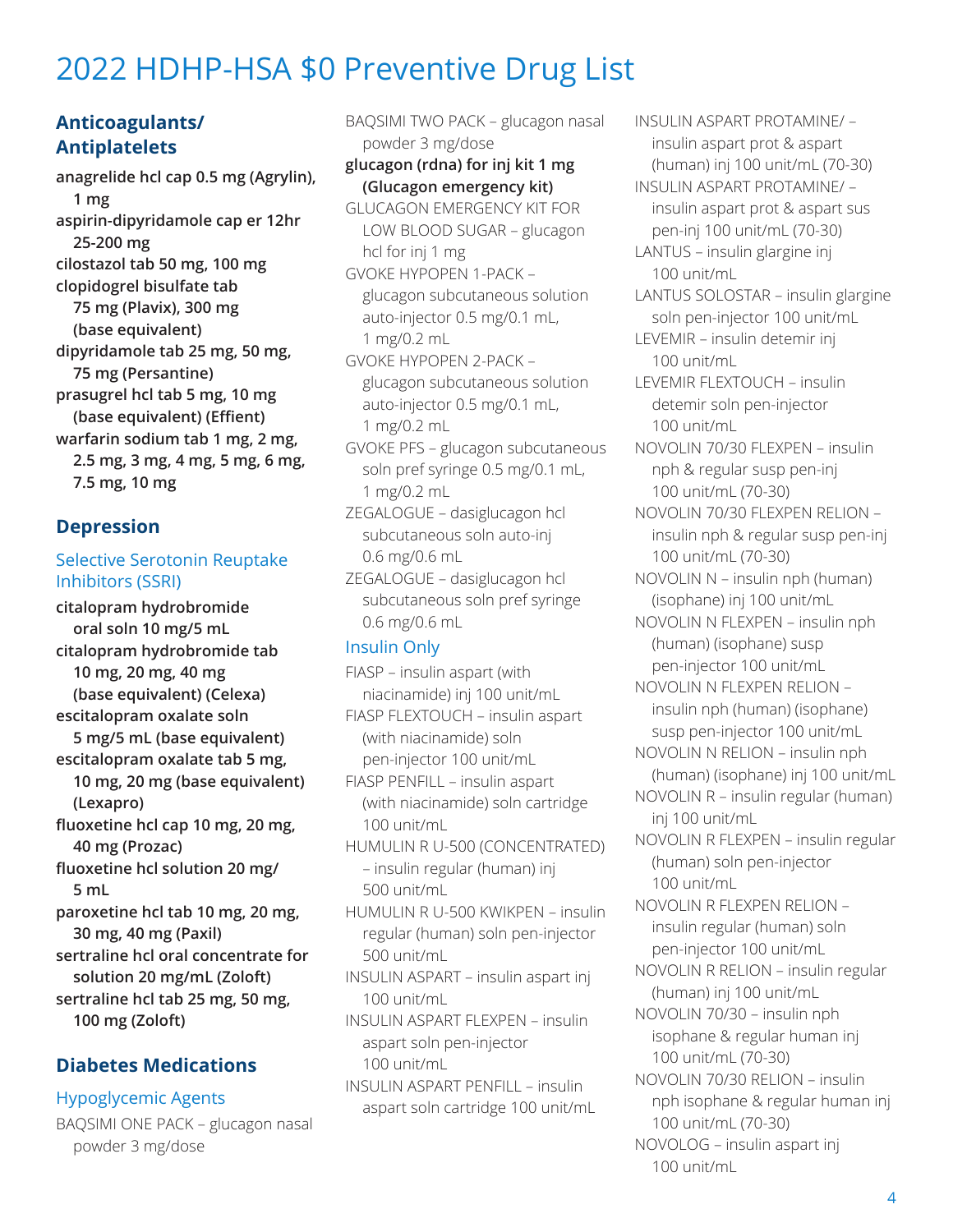NOVOLOG FLEXPEN – insulin aspart soln pen-injector 100 unit/mL NOVOLOG MIX 70/30 – insulin aspart prot & aspart (human) inj 100 unit/mL (70-30) NOVOLOG MIX 70/30 PREFILL – insulin aspart prot & aspart sus pen-inj 100 unit/mL (70-30) NOVOLOG PENFILL – insulin aspart soln cartridge 100 unit/mL TOUJEO MAX SOLOSTAR – insulin glargine soln pen-injector 300 unit/mL (2 unit dial) TOUJEO SOLOSTAR – insulin glargine soln pen-injector 300 unit/mL (1 unit dial) TRESIBA – insulin degludec inj 100 unit/mL TRESIBA FLEXTOUCH – insulin degludec soln pen-injector

100 unit/mL, 200 unit/mL

#### Orals Only

**acarbose tab 25 mg, 50 mg, 100 mg (Precose) glimepiride tab 1 mg, 2 mg, 4 mg (Amaryl) glipizide tab 5 mg glipizide tab 10 mg (Glucotrol) glipizide tab er 24hr 2.5 mg, 5 mg, 10 mg (Glucotrol xl) glipizide-metformin hcl tab 2.5- 250 mg, 2.5-500 mg, 5-500 mg glyburide tab 1.25 mg, 2.5 mg, 5 mg glyburide micronized tab 1.5 mg, 3 mg, 6 mg (Glynase) glyburide-metformin tab 1.25- 250 mg, 2.5-500 mg, 5-500 mg metformin hcl tab 500 mg, 850 mg, 1000 mg metformin hcl tab er 24hr 500 mg, 750 mg miglitol tab 25 mg, 50 mg, 100 mg nateglinide tab 60 mg, 120 mg pioglitazone hcl tab 15 mg, 30 mg, 45 mg (base equivalent) (Actos)**

**pioglitazone hcl-metformin hcl tab 15-500 mg, 15-850 mg (Actoplus met) repaglinide tab 0.5 mg, 1 mg, 2 mg**

### **Diabetic Supplies**

**Calibration Liquid** CONTOUR LOW CONTROL CONTOUR NORMAL CONTROL CONTOUR HIGH CONTROL CONTOUR NEXT CONTROL LEVEL 1 CONTOUR NEXT CONTROL LEVEL 2 **Insulin Syringes Lancets Lancet Devices Pen Needles Test Strips & Discs** CONTOUR BLOOD GLUCOSE TEST STRIPS CONTOUR NEXT BLOOD GLUCOSE TEST

#### **High Blood Pressure**

**acebutolol hcl cap 200 mg, 400 mg amiloride hcl tab 5 mg amiloride & hydrochlorothiazide tab 5-50 mg amlodipine besylate tab 2.5 mg, 5 mg, 10 mg (base equivalent) (Norvasc) amlodipine besylate-benazepril hcl cap 2.5-10 mg, 5-40 mg amlodipine besylate-benazepril hcl cap 5-10 mg, 5-20 mg, 10-20 mg, 10-40 mg (Lotrel) amlodipine besylate-olmesartan medoxomil tab 5-20 mg, 5-40 mg, 10-20 mg, 10-40 mg (Azor) amlodipine besylate-valsartan tab 5-160 mg, 5-320 mg, 10-160 mg, 10-320 mg (Exforge) amlodipine-valsartanhydrochlorothiazide tab 5-160-12.5 mg, 5-160-25 mg, 10-160-12.5 mg, 10-160-25 mg, 10-320-25 mg (Exforge hct)**

**atenolol tab 25 mg, 50 mg, 100 mg (Tenormin) atenolol & chlorthalidone tab 50-25 mg (Tenoretic 50), 100-25 mg (Tenoretic 100) benazepril hcl tab 5 mg benazepril hcl tab 10 mg, 20 mg, 40 mg (Lotensin) benazepril & hydrochlorothiazide tab 5-6.25 mg benazepril & hydrochlorothiazide tab 10-12.5 mg, 20-12.5 mg, 20-25 mg (Lotensin hct) betaxolol hcl tab 10 mg, 20 mg bisoprolol & hydrochlorothiazide tab 2.5-6.25 mg, 5-6.25 mg, 10-6.25 mg (Ziac) bisoprolol fumarate tab 5 mg, 10 mg bumetanide tab 0.5 mg (Bumex) bumetanide tab 1 mg, 2 mg candesartan cilexetil tab 4 mg, 8 mg, 16 mg, 32 mg (Atacand) candesartan cilexetil – hydrochlorothiazide tab 16-12.5 mg, 32-12.5 mg, 32-25 mg (Atacand hct) captopril tab 12.5 mg, 25 mg, 50 mg, 100 mg carvedilol tab 3.125 mg, 6.25 mg, 12.5 mg, 25 mg (Coreg) chlorthalidone tab 25 mg, 50 mg clonidine hcl tab 0.1 mg, 0.2 mg, 0.3 mg clonidine td patch weekly 0.1 mg/24hr (Catapres-tts-1), 0.2 mg/24hr (Catapres-tts-2), 0.3 mg/24hr (Catapres-tts-3) diltiazem hcl cap er 12hr 60 mg, 90 mg, 120 mg diltiazem hcl cap er 24hr 120 mg, 180 mg, 240 mg diltiazem hcl coated beads cap er 24hr 120 mg, 180 mg, 240 mg, 300 mg, 360 mg (Cardizem cd) diltiazem hcl coated beads tab er 24hr 180 mg, 240 mg, 300 mg, 360 mg, 420 mg (Cardizem la)**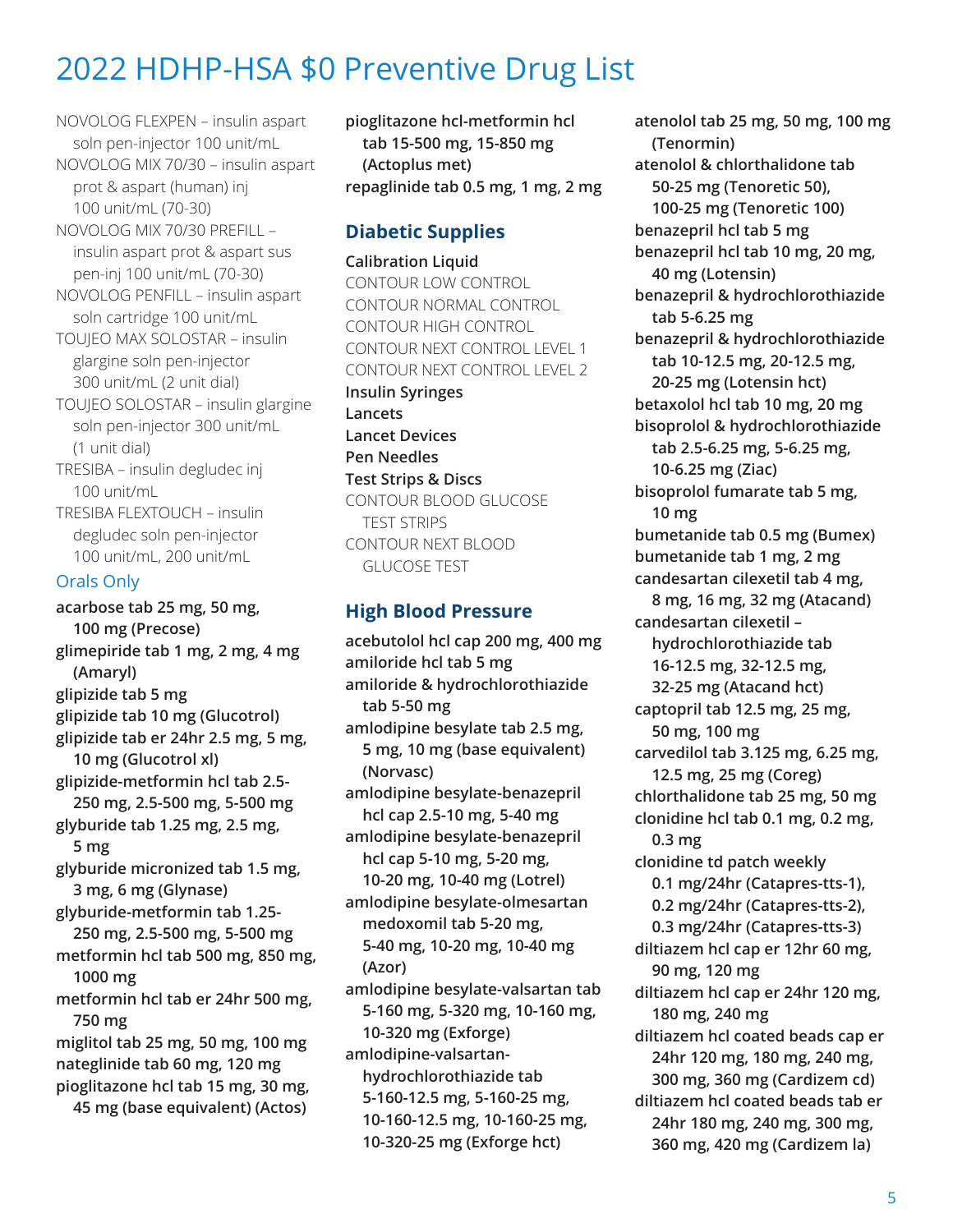**diltiazem hcl extended release beads cap er 24hr 120 mg, 180 mg, 240 mg, 300 mg, 360 mg, 420 mg (Tiazac) diltiazem hcl tab 30 mg, 60 mg, 120 mg (Cardizem) diltiazem hcl tab 90 mg doxazosin mesylate tab 1 mg, 2 mg, 4 mg, 8 mg (Cardura) enalapril maleate tab 2.5 mg, 5 mg, 10 mg, 20 mg (Vasotec) enalapril maleate & hydrochlorothiazide tab 5-12.5 mg enalapril maleate & hydrochlorothiazide tab 10-25 mg (Vaseretic) eplerenone tab 25 mg, 50 mg (Inspra) felodipine tab er 24hr 2.5 mg, 5 mg, 10 mg fosinopril sodium tab 10 mg, 20 mg, 40 mg fosinopril sodium & hydrochlorothiazide tab 10-12.5 mg, 20-12.5 mg furosemide oral soln 10 mg/mL furosemide tab 20 mg, 40 mg, 80 mg (Lasix) guanfacine hcl tab 1 mg, 2 mg (Tenex) hydralazine hcl tab 10 mg, 25 mg, 50 mg, 100 mg hydrochlorothiazide cap 12.5 mg hydrochlorothiazide tab 12.5 mg, 25 mg, 50 mg indapamide tab 1.25 mg, 2.5 mg irbesartan tab 75 mg, 150 mg, 300 mg (Avapro) irbesartan-hydrochlorothiazide tab 150-12.5 mg, 300-12.5 mg (Avalide) isradipine cap 2.5 mg, 5 mg labetalol hcl tab 100 mg, 200 mg, 300 mg lisinopril tab 2.5 mg, 5 mg, 10 mg, 30 mg, 40 mg (Zestril) lisinopril tab 20 mg (Prinivil)**

**lisinopril & hydrochlorothiazide tab 10-12.5 mg, 20-12.5 mg, 20-25 mg (Zestoretic) losartan potassium tab 25 mg, 50 mg, 100 mg (Cozaar) losartan potassium & hydrochlorothiazide tab 50-12.5 mg, 100-12.5 mg, 100-25 mg (Hyzaar) methyldopa tab 250 mg, 500 mg metolazone tab 2.5 mg, 5 mg, 10 mg metoprolol succinate tab er 24hr 25 mg, 50 mg, 100 mg, 200 mg (tartrate equivalent) (Toprol xl) metoprolol tartrate tab 25 mg, 37.5 mg, 75 mg metoprolol tartrate tab 50 mg, 100 mg (Lopressor) metoprolol & hydrochlorothiazide tab 50-25 mg metoprolol & hydrochlorothiazide tab 100-25 mg minoxidil tab 2.5 mg, 10 mg moexipril hcl tab 7.5 mg, 15 mg nadolol tab 20 mg, 40 mg, 80 mg (Corgard) nicardipine hcl cap 20 mg, 30 mg nifedipine cap 10 mg (Procardia) nifedipine cap 20 mg nifedipine tab er 24hr 30 mg, 60 mg, 90 mg nifedipine tab er 24hr osmotic release 30 mg, 60 mg, 90 mg (Procardia xl) olmesartan medoxomil tab 5 mg, 20 mg, 40 mg (Benicar) olmesartan medoxomilhydrochlorothiazide tab 20-12.5 mg, 40-12.5 mg, 40-25 mg (Benicar hct) olmesartan-amlodipinehydrochlorothiazide tab 20-5-12.5 mg, 40-5-12.5 mg, 40-5-25 mg, 40-10-12.5 mg, 40-10-25 mg (Tribenzor) perindopril erbumine tab 2 mg, 4 mg, 8 mg**

**phenoxybenzamine hcl cap 10 mg (Dibenzyline) pindolol tab 5 mg, 10 mg prazosin hcl cap 1 mg, 2 mg, 5 mg (Minipress) propranolol hcl cap er 24hr 60 mg, 80 mg, 120 mg, 160 mg (Inderal la) propranolol hcl tab 10 mg, 20 mg, 40 mg, 60 mg, 80 mg quinapril hcl tab 5 mg, 10 mg, 20 mg, 40 mg (Accupril) quinapril-hydrochlorothiazide tab 10-12.5 mg, 20-12.5 mg, 20-25 mg (Accuretic) ramipril cap 1.25 mg, 2.5 mg, 5 mg, 10 mg (Altace) spironolactone tab 25 mg, 50 mg, 100 mg (Aldactone) spironolactone & hydrochlorothiazide tab 25-25 mg (Aldactazide) telmisartan tab 20 mg, 40 mg, 80 mg (Micardis) telmisartan-amlodipine tab 40-5 mg, 40-10 mg, 80-5 mg, 80-10 mg (Twynsta) telmisartan-hydrochlorothiazide tab 40-12.5 mg, 80-12.5 mg, 80-25 mg (Micardis hct) terazosin hcl cap 1 mg, 2 mg, 5 mg, 10 mg (base equivalent) torsemide tab 5 mg, 10 mg, 20 mg, 100 mg trandolapril tab 1 mg, 2 mg, 4 mg trandolapril-verapamil hcl tab er 2-180 mg, 2-240 mg, 4-240 mg (Tarka) triamterene cap 50 mg, 100 mg (Dyrenium) triamterene & hydrochlorothiazide cap 37.5-25 mg triamterene & hydrochlorothiazide tab 37.5-25 mg (Maxzide-25), 75-50 mg (Maxzide) valsartan tab 40 mg, 80 mg, 160 mg, 320 mg (Diovan)**